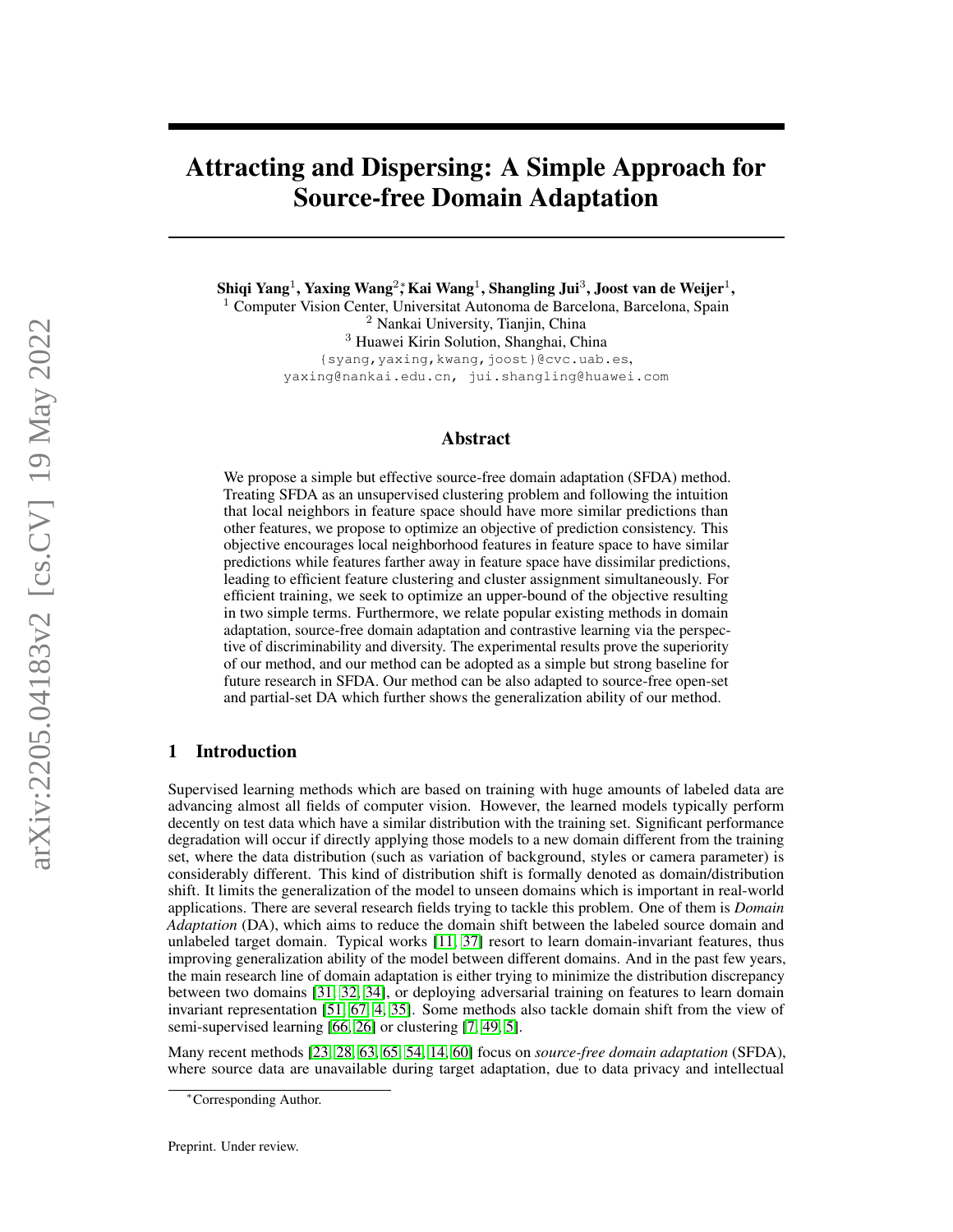| Method           | <b>Extra Modules/Processing</b>                     | <b>ODA/PDA</b> | Per-class |
|------------------|-----------------------------------------------------|----------------|-----------|
| <b>SHOT</b> [25] | Access all target data for pseudo labeling          |                | 82.9      |
| 3C-GAN [23]      | Data generation by conditional GAN                  |                | 81.6      |
| $A^2$ Net [60]   | Self-supervised learning with extra classifiers     |                | 84.3      |
| G-SFDA [65]      | Store features for nearest neighbor retrieval       |                | 85.4      |
| <b>NRC</b> [63]  | Store features for 2-hop nearest neighbor retrieval |                | 85.9      |
| $HCL$ [14]       | Store historical models                             |                | 83.5      |
| Ours             | Store features for nearest neighbor retrieval       |                | 88.0      |

<span id="page-1-0"></span>Table 1: Detailed comparison of SFDA methods on VisDA. 'ODA/PDA' means whether the method reports the results for open-set or partial-set DA.  $|\mathcal{L}|$  means number of training objective terms.

property concerns of both users and businesses. Some SFDA methods resort to neighborhood clustering and pseudo labeling. However, pseudo labeling methods [\[28\]](#page-10-7) may suffer from negative impact from noisy labels [\[27\]](#page-10-9), and neighborhood clustering methods [\[65,](#page-12-2) [63\]](#page-11-2) fail to investigate the potential information from dissimilar samples. Other methods either demand complex extra modules/processing [\[23,](#page-10-6) [60\]](#page-11-4) or the storing of historical models for contrastive learning [\[14\]](#page-9-4).

Based on the fact that target features from the source model already form some semantic structure and following the intuition that for a target feature from a (source-pretrained) model, similar features should have closer predictions than dissimilar ones, we propose a new objective dubbed as Attractingand-Dispersing (AaD) to achieve it. we upperbound this objective, resulting in a simple final objective which only contains two types of terms, which encourage discriminability and diversity respectively. Further, we unify several popular domain adaptation, source-free domain adaptation and contrastive learning methods from the perspective of discriminability and diversity. Experimental results on several benchmarks prove the superiority of our proposed method. Our simple method improves the state-of-the-art on the challenging VisDA with 2.1% to 88.0%. Additionally, extra experiments on open-set and partial-set DA further prove the effectiveness of our method. A preliminary comparison between different SFDA method is shown in Tab. [1,](#page-1-0) which shows the simplicity and generalization ability of our method: it only requires the storing of features and a few nearest neighbors searches without any additional module like a generator [\[23\]](#page-10-6) or a classifier [\[60\]](#page-11-4).

We summary our contributions as follows:

- We propose to tackle source-free domain adaptation by optimizing an upperbound of the proposed clustering objective, which is surprisingly simple.
- We relate several popular existing methods in domain adaptation, source-free domain adaptation and contrastive learning via the perspective of discriminability and diversity, which is helpful to understand existing methods and beneficial for future improvement.
- The experimental results prove the efficacy of our method, especially we achieve new state-of-theart on the challenging VisDA, and the method can be also extended to source-free open-set and partial-set domain adaptation.

## 2 Related Work

**Domain Adaptation.** Early DA methods such as [\[32,](#page-10-2) [48,](#page-11-5) [52\]](#page-11-6) adopt moment matching to align feature distributions. For adversarial learning methods, DANN [\[8\]](#page-9-5) formulates domain adaptation as an adversarial two-player game. The adversarial training of CDAN [\[33\]](#page-10-10) is conditioned on several sources of information. DIRT-T [\[46\]](#page-11-7) performs domain adversarial training with an added term that penalizes violations of the cluster assumption. Additionally, [\[21,](#page-10-11) [35,](#page-10-4) [43\]](#page-11-8) adopts prediction diversity between multiple learnable classifiers to achieve local or category-level feature alignment between source and target domains. SRDC [\[49\]](#page-11-1) proposes to directly uncover the intrinsic target discrimination via discriminative clustering to achieve adaptation. CST [\[30\]](#page-10-12) proposes a simple self-training strategy to improve the rough pseudo label under domain shift.

Source-free Domain Adaptation. The above-mentioned normal domain adaptation methods need to access source domain data at all time during adaptation. In recent years plenty of methods emerge trying to tackle source-free domain adaptation. USFDA [\[19\]](#page-10-13) and FS [\[20\]](#page-10-14) resort to synthesize extra training samples in order to get compact decision boundaries, which is beneficial for both the detection of open classes and also target adaptation. SHOT [\[25\]](#page-10-8) proposes to freeze the source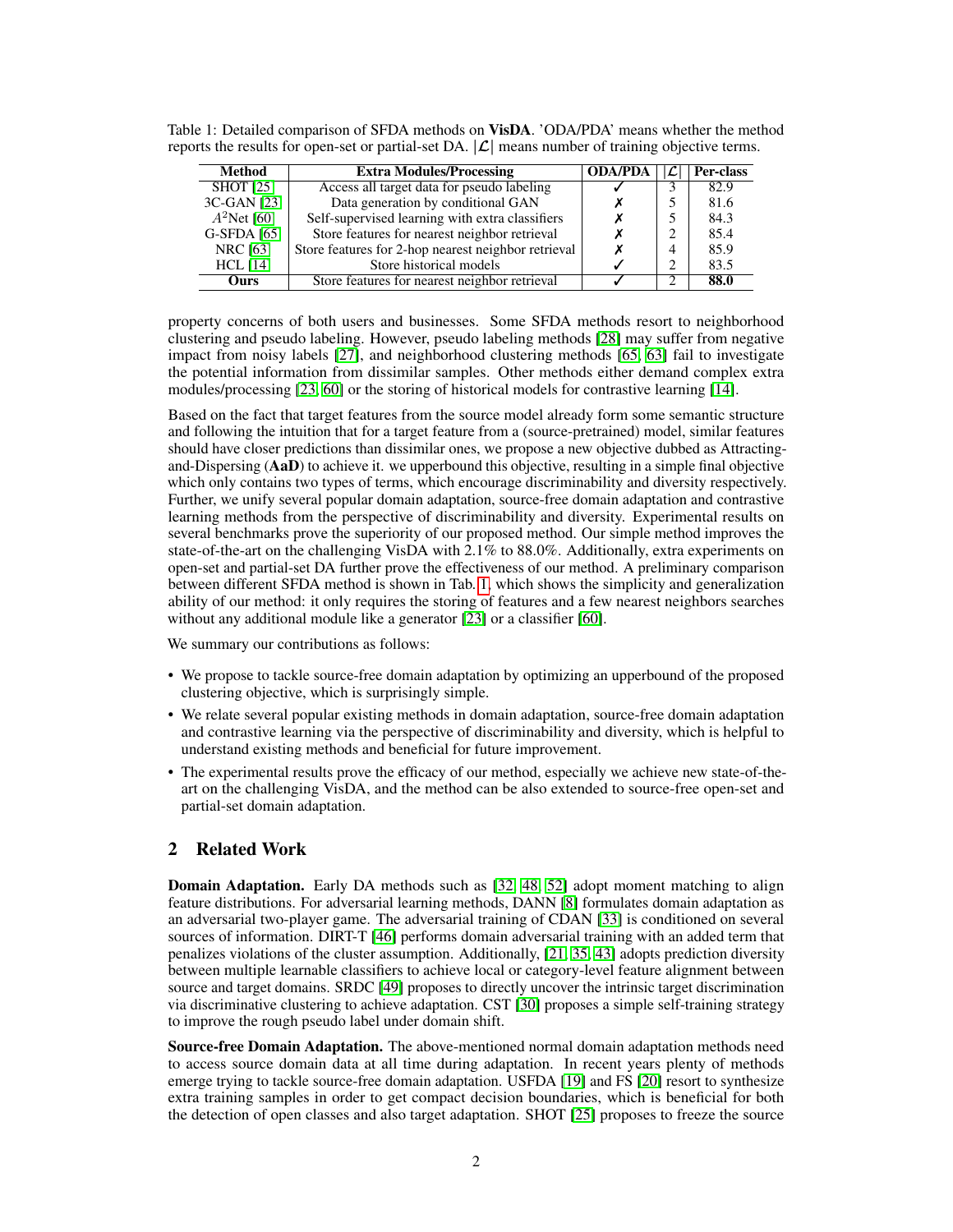#### <span id="page-2-0"></span>Algorithm 1 Attracting and Dispersing for SFDA

**Require:** Source-pretrained model and target data  $\mathcal{D}_t$ 

1: Build memory bank storing all *target* features and predictions

- 3: Sample batch  $\mathcal T$  from  $\mathcal D_t$  and Update memory bank<br>4: For each feature  $z_i$  in  $\mathcal T$ , retrieve K-nearest neighbor
- 4: For each feature  $z_i$  in  $\mathcal T$ , retrieve K-nearest neighbors  $(\mathcal C_i)$  and their predictions from memory bank 5: Update model by minimizing Eq. 5
- 5: Update model by minimizing Eq. [5](#page-4-0)

classifier and it clusters target features by maximizing mutual information along with pseudo labeling for extra supervision. 3C-GAN [\[23\]](#page-10-6) synthesizes labeled target-style training images. It is based on a conditional GAN to provide supervision for adaptation. BAIT [\[64\]](#page-12-3) extends MCD [\[43\]](#page-11-8) to source-free setting.  $A<sup>2</sup>$ Net [\[60\]](#page-11-4) proposes to learn an additional target-specific classifier for hard samples and adopts a contrastive category-wise matching module to cluster target features. HCL [\[14\]](#page-9-4) adopts Instance Discrimination [\[59\]](#page-11-9) for features from current and historical models to cluster features, along with a generated pseudo label conditioned on historical consistency. G-SFDA [\[65\]](#page-12-2) and NRC [\[63\]](#page-11-2) propose neighborhood clustering which enforces prediction consistency between local neighbors.

Deep Clustering and Contrastive Learning. Recent Deep Clustering methods can be roughly divided into two groups, they the differ in how they learn the feature representation and cluster assignments, either simultaneously or alternatively. For example, DAC [\[2\]](#page-9-6) and DCCM [\[57\]](#page-11-10) alternately update cluster assignments and between-sample similarity. Simultaneous clustering methods IIC [\[17\]](#page-9-7) and ISMAT [\[13\]](#page-9-8) are based on mutual information maximizing between samples and theirs augmentations. LA [\[69\]](#page-12-4) depends on a huge amount of nearest neighbor searches and multiple extra runs of *k-means* clustering to aggregate features. Recent unsupervised clustering works [\[24,](#page-10-15) [50,](#page-11-11) [45\]](#page-11-12) start to rely on contrastive learning, where InfoNCE [\[36\]](#page-10-16) is typically deployed. However an inevitable problem of normal contrastive learning is class collision where negative samples are from the same class. To tackle this issue, recent works [\[22,](#page-10-17) [15\]](#page-9-9) propose to estimate cluster prototypes and integrate them into contrastive learning.

## 3 Method

For source-free domain adaptation (SFDA), we are given source-pretrained model in the beginning and an unlabeled target domain with  $N_t$  samples as  $\mathcal{D}_t = \{x_i^t\}_{i=1}^{N_t}$ . Target domain have same C classes as source domain in this paper (known as the closed-set setting). The goal of SFDA is to adapt the model to target domain without source data. We divide the model into two parts: the feature extractor  $f$ , and the classifier  $g$ . The output of the feature extractor is denoted as feature  $(z_i = f(x) \in \mathbb{R}^n)$ , where h is dimension of the feature space. The output of classifier is denoted as  $(p_i = \delta(g(z_i)) \in \mathbb{R}^C$  ) where  $\delta$  is the softmax function. We denote  $P \in \mathbb{R}^{bs \times C}$  as the prediction matrix in a mini-batch. Regarding the SFDA as an unsupervised clustering problem, we address SFDA problem by clustering target features based on the proposed AaD. In additionally, we relate our method with several existing DA, SFDA and contrastive learning methods.

#### 3.1 Attracting and Dispersing for Source-free Domain Adaptation

Since the source-pretrained model already learns a good feature representation, it can provides a decent initialization for target adaptation. We propose to achieve SFDA by attracting predictions for features that are located close in feature space, while dispersing predictions of those features farther away in feature space.

We define  $p_{ij}$  as the probability that the feature  $z_i \in \mathbb{R}^h$  has similar (or the same) prediction to feature  $z_j: p_{ij} = \frac{e^{p_i^T p_j}}{\sum_{k=1}^{N_t} p_k^T}$  $\frac{e^{i}e^{i}e^{i}e^{i}}{\sum_{k=1}^{N_t}e^{p_i^tr_k}}$ . It can be interpreted as the possibility that  $p_j$  is selected as the neighbor of  $p_i$ in the output space [\[9\]](#page-9-10).

We then define two sets for each feature  $z_i$ : close neighbor set  $\mathcal{C}_i$  containing K-nearest neighbors of  $z_i$  (with distances as cosine similarity), and background set  $\mathcal{B}_i$  which contains the features that are not in  $C_i$  (features potentially from different classes). To retrieve nearest neighbors for training, we build two memory banks to store all *target* features along with their predictions just like former

<sup>2:</sup> while Adaptation do

<sup>6:</sup> end while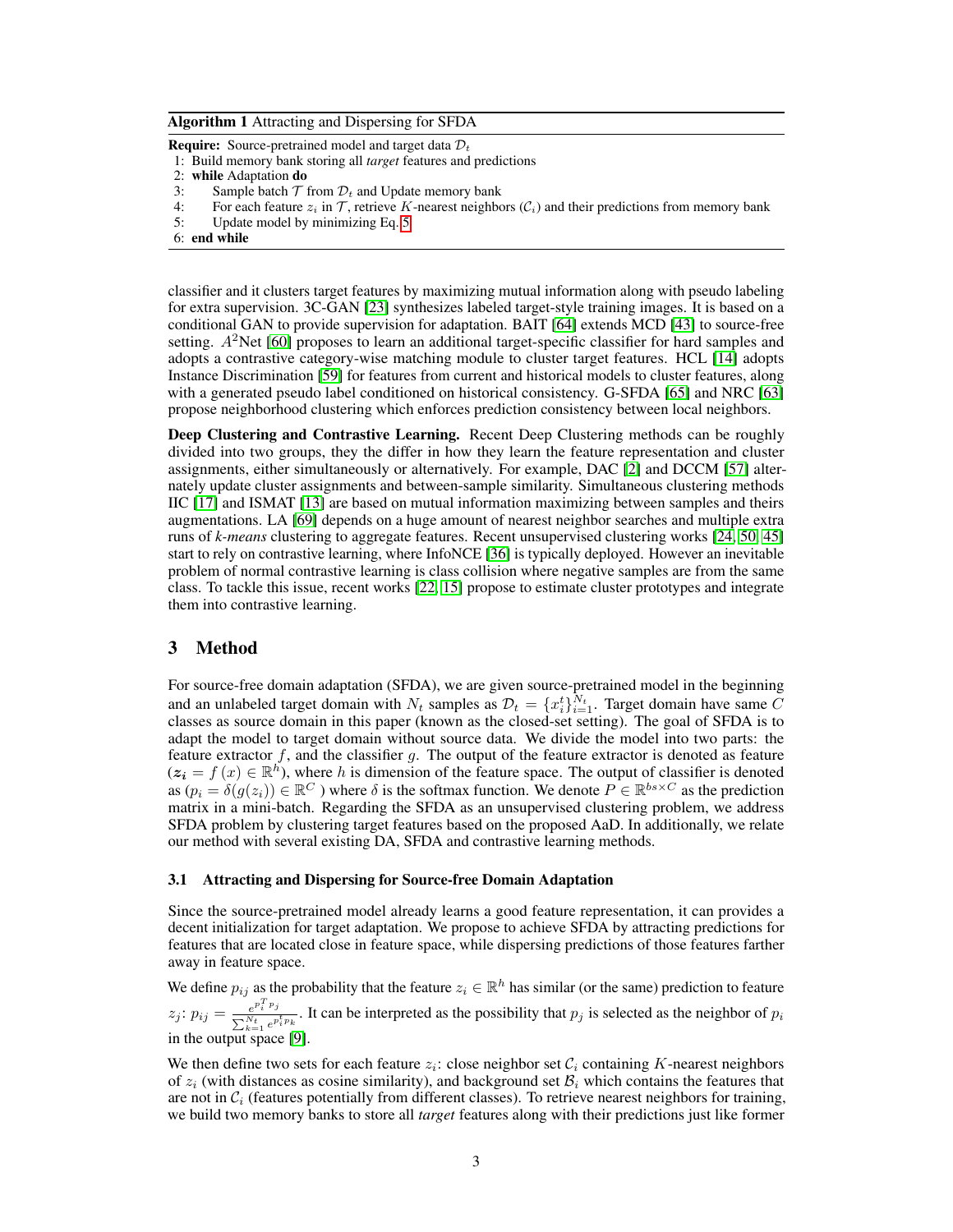works [\[26,](#page-10-5) [65,](#page-12-2) [63,](#page-11-2) [41\]](#page-11-13), which is efficient in both memory and computation, since only the features along with their predictions computed in each mini-batch are used to update the memory bank.

Intuitively, for each feature  $z_i$ , the features in  $B_i$  should have less similar predictions than those in  $C_i^2$  $C_i^2$ . To achieve this, we first define two likelihood functions:

<span id="page-3-1"></span>
$$
P(C_i|\theta) = \prod_{j \in C_i} p_{ij} = \prod_{j \in C_i} \frac{e^{p_i^T p_j}}{\sum_{k=1}^{N_t} e^{p_i^T p_k}}, \ P(\mathcal{B}_i|\theta) = \prod_{j \in \mathcal{B}_i} p_{ij} = \prod_{j \in \mathcal{B}_i} \frac{e^{p_i^T p_j}}{\sum_{k=1}^{N_t} e^{p_i^T p_k}}
$$
(1)

where  $\theta$  denotes parameters of the model, for readability we omit  $\theta$  in following equations. The probability  $p_i$  in Eq. [1](#page-3-1) is the stored prediction for neighborhood feature  $z_i$ , which is retrieved from the memory bank.

We then propose to achieve target features clustering by minimizing the following negative loglikelihood, denoted as *AaD* (Attracting-and-Dispersing):

<span id="page-3-2"></span>
$$
\tilde{L}_i(\mathcal{C}_i, \mathcal{B}_i) = -\log \frac{P(\mathcal{C}_i)}{P(\mathcal{B}_i)}
$$
\n(2)

Noting that, if we only have  $P(C_i)$ , it will be similar to Instance Discrimination [\[59\]](#page-11-9), but we also consider  $P(\mathcal{B}_i)$  and we operate on predictions instead of features. If regarding weights of the classifier  $g$  as classes prototypes, optimizing Eq. [2](#page-3-2) is not only pulling features towards their closest neighbors and pushing them away from background features, but also towards (or away from) corresponding class prototypes. Therefore, we can achieve feature clustering and cluster assignment simultaneously.

To simplify the training, instead of manually and carefully sampling background features, we use all other features except  $z_i$  in the mini-batch as  $B_i$ , which can be regarded as an estimation of the distribution of the whole dataset. We can reasonably believe that overall similarity of features in  $\mathcal{C}_i$  is potentially higher than that of  $\mathcal{B}_i$ , even if  $\mathcal{B}_i$  has intersection with  $\mathcal{C}_i$  since features in  $\mathcal{C}_i$  are the closest ones to feature  $z_i$ . By optimizing Eq. [2,](#page-3-2) we are encouraging features in  $\mathcal{C}_i$ , which have a higher chance of belonging to the same class, to have more similar predictions to  $z_i$  than those features in  $B_i$ , which have a lower chance of belonging to the same class. Note all features will show up in both the first and second term; intra-cluster alignment and inter-cluster separability are expected to be achieved after training.

One problem optimizing Eq. [2](#page-3-2) is that all target data are needed to compute Eq. [1,](#page-3-1) which is infeasible in real-world situation. Here we resort to get an upper-bound of Eq. [2:](#page-3-2)

$$
\tilde{L}_{i}(C_{i}, \mathcal{B}_{i}) = -\log \frac{P(C_{i})}{P(\mathcal{B}_{i})} = -\sum_{j \in C_{i}} [p_{i}^{T} p_{j} - \log(\sum_{k=1}^{N_{t}} e^{p_{i}^{T} p_{k}})] + \sum_{m \in \mathcal{B}_{i}} [p_{i}^{T} p_{m} - \log(\sum_{k=1}^{N_{t}} e^{p_{i}^{T} p_{k}})]
$$
\n
$$
= -\sum_{j \in C_{i}} p_{i}^{T} p_{j} + \sum_{m \in \mathcal{B}_{i}} p_{i}^{T} p_{m} + (N_{C_{i}} - N_{B_{i}}) \log(\sum_{k=1}^{N_{t}} e^{p_{i}^{T} p_{k}})
$$
\n(3)

Since we set  $N_{\mathcal{C}_i} < N_{\mathcal{B}_i}$ , with Jensen's inequality:

<span id="page-3-4"></span><span id="page-3-3"></span>
$$
\tilde{L}_{i}(C_{i}, B_{i}) \leq -\sum_{j \in C_{i}} p_{i}^{T} p_{j} + \sum_{m \in B_{i}} p_{i}^{T} p_{m} + (N_{C_{i}} - N_{B_{i}}) (\sum_{k=1}^{N_{t}} \frac{1}{N_{t}} p_{i}^{T} p_{k} + \log N_{t})
$$
\n
$$
\approx \sum_{m \in B_{i}} p_{i}^{T} p_{m} - \sum_{j \in C_{i}} p_{i}^{T} p_{j} + (N_{C_{i}} - N_{B_{i}}) (\sum_{k \in B_{i}} \frac{p_{i}^{T} p_{k}}{N_{B_{i}}} + \log N_{t})
$$
\n
$$
= -\sum_{j \in C_{i}} p_{i}^{T} p_{j} + \frac{N_{C_{i}}}{N_{B_{i}}} \sum_{m \in B_{i}} p_{i}^{T} p_{m} + (N_{C_{i}} - N_{B_{i}}) \log N_{t}
$$
\n(4)

where  $N_{\mathcal{C}_i}$  and  $N_{\mathcal{B}_i}$  is the number of features in  $\mathcal{C}_i$  and  $\mathcal{B}_i$ . Note that we cannot get this upper-bound without  $P(\mathcal{B}_i)$ . The approximation above in the penultimate line is to estimate the average dot product using the mini-batch data. This leads to the *surprisingly simple final objective* for unsupervised

<span id="page-3-0"></span><sup>&</sup>lt;sup>2</sup>For better understanding, we refer to  $B_i$  and  $C_i$  as index sets.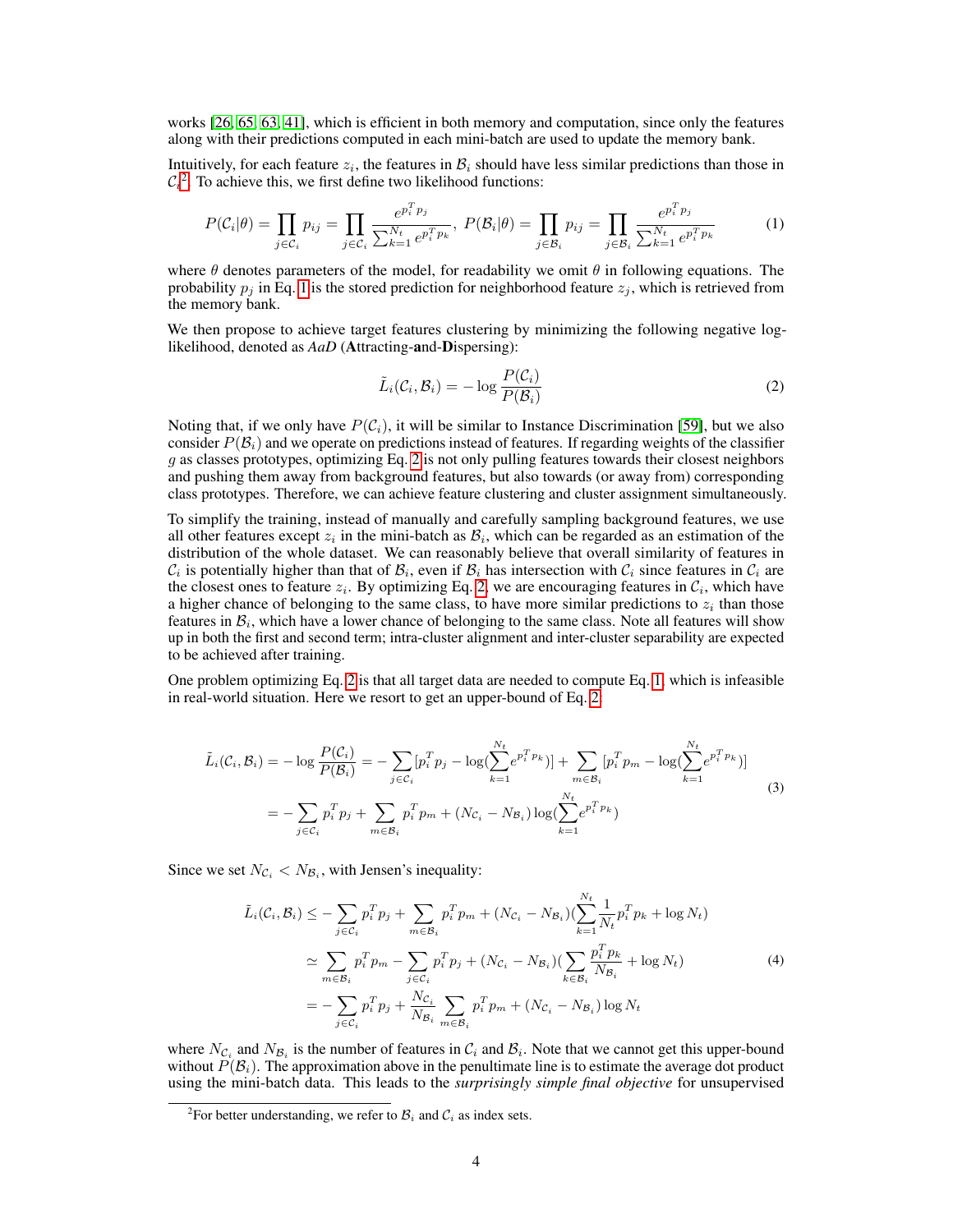| Method         | Task            | <i>dis</i> term              | $div$ term                                                    |
|----------------|-----------------|------------------------------|---------------------------------------------------------------|
| MI             | SFDA&Clustering | H(Y X)                       | $-H(Y)$                                                       |
| <b>BNM</b>     | DA&SFDA         | $-\ P\ _F$                   | $-rank(P)$                                                    |
| NC             | <b>SFDA</b>     | $-g(W_{ij}p_i^Tp_j)$         | $\sum_{c=1}^{C}$ KL $(\bar{p}_c  q_c)$                        |
| <b>InfoNCE</b> | Contrastive     | $-f(x)^T f(y)/\tau$          | $\log(\frac{e}{\tau} + \sum_i e^{f(x_i - \tau)} f(x_i/\tau))$ |
| Ours           | <b>SFDA</b>     | $\sum_{i \in C_i} p_i^T p_i$ | $\sum_{m \in \mathcal{B}_i} p_i^T p_m$                        |

<span id="page-4-1"></span>Table 2: Decomposition of methods into two terms: discriminability (*dis*) and diversity (*div*), which will be minimized for training.

domain adaptation:

<span id="page-4-0"></span>
$$
L = \mathbb{E}[L_i(\mathcal{C}_i, \mathcal{B}_i)], \text{ with } L_i(\mathcal{C}_i, \mathcal{B}_i) = -\sum_{j \in \mathcal{C}_i} p_i^T p_j + \lambda \sum_{m \in \mathcal{B}_i} p_i^T p_m \tag{5}
$$

Note the gradient will come from both  $p_i$  and  $p_m$ . The first term aims to enforce prediction consistency between local neighbors, and the naive interpretation of second term is to disperse the prediction of potential dissimilar features, which are all other features in the mini-batch. Note that the dot product between two softmaxed predictions will be maximal when two predictions have the same predicted class and are close to one-hot vector. Our algorithm is illustrated in Algorithm. [1.](#page-2-0)

Unlike using a constant for the second term in Eq. [4](#page-3-3) we empirically found that using a hyperparameter  $\lambda$  to decay second term (starting from 1) works better, we will adopt *SND* [\[42\]](#page-11-14) to tune this hyperparameter unsupervisedly. One reason may be that the approximation inside Eq. [3.1](#page-3-4) is not necessarily accurate. And as training goes on, features are gradually clustering, the role of the second term for dispersing should be weakened. Additionally, considering the current mini-batch with the correctly predicted features  $z_i$  and  $z_m$  belonging to the same class. In this case the second term in both  $L_i(C_i, B_i)$  and  $L_m(C_m, B_m)$  tends to push  $p_m$  to the wrong direction, while the first term in  $L_m(\mathcal{C}_m, \mathcal{B}_m)$  can potentially keep current (correct) prediction unchanged. Hence, this will suppress the negative impact of the second term. We will further deepen the understanding of these two terms in the next subsection.

#### <span id="page-4-2"></span>3.2 Relation to Existing Works

In this section, we will relate several popular DA, SFDA and contrastive learning methods through two objectives, *discriminability* and *diversity*. This can improve our understanding of domain adaptation methods, as well as improve the understanding of our method.

Mutual Information maximizing (MI). SHOT-IM [\[25\]](#page-10-8) proposes to achieve source-free domain adaptation by maximizing the mutual information, which is actually widely used in unsupervised clustering [\[10,](#page-9-11) [39,](#page-10-18) [13\]](#page-9-8):

$$
L_{MI} = H(Y|X) - H(Y) \tag{6}
$$

which contains two terms: conditional entropy term  $H(Y|X)$  to encourages unambiguous cluster assignments, and marginal entropy term  $H(Y)$  to encourage cluster sizes to be uniform to avoid degeneracy. In practice,  $H(Y)$  is approximated by the current mini-batch instead of using whole dataset [\[47,](#page-11-15) [13\]](#page-9-8).

Batch Nuclear-norm Maximization (BNM). BNM [\[5,](#page-9-3) [6\]](#page-9-12) aims to increase prediction discriminability and diversity to tackle domain shift. It is originally achieved by maximizing F-norm (for discriminability) and rank of prediction matrix (for diversity) respectively:

$$
L = -\|P\|_F - rank(P) \tag{7}
$$

In their paper, they further prove merely maximizing the nuclear norm  $||P||_*$  can achieve these two goals simultaneously. In relation to our method, if target features are well clustering during training, we can presume the K-nearest neighbors of feature  $z_i$  have the same prediction, the first term in Eq. [5](#page-4-0) can be seen as the summation of diagonal elements of matrix  $PP^{T}$ , which is actually the square of F-norm ( $||P||_F = \sqrt{trace(PP^T)}$ ), then it is actually minimizing prediction entropy [\[5\]](#page-9-3). As for second term, we can regard it as the summation of non-diagonal element of  $PP<sup>T</sup>$ , it encourages all these non-diagonal elements to be 0 thus the  $rank(PP^T) = rank(P)$  is supposed to increase, which indicates larger prediction diversity [\[5\]](#page-9-3). In a nutshell, compared to SHOT and BNM our method first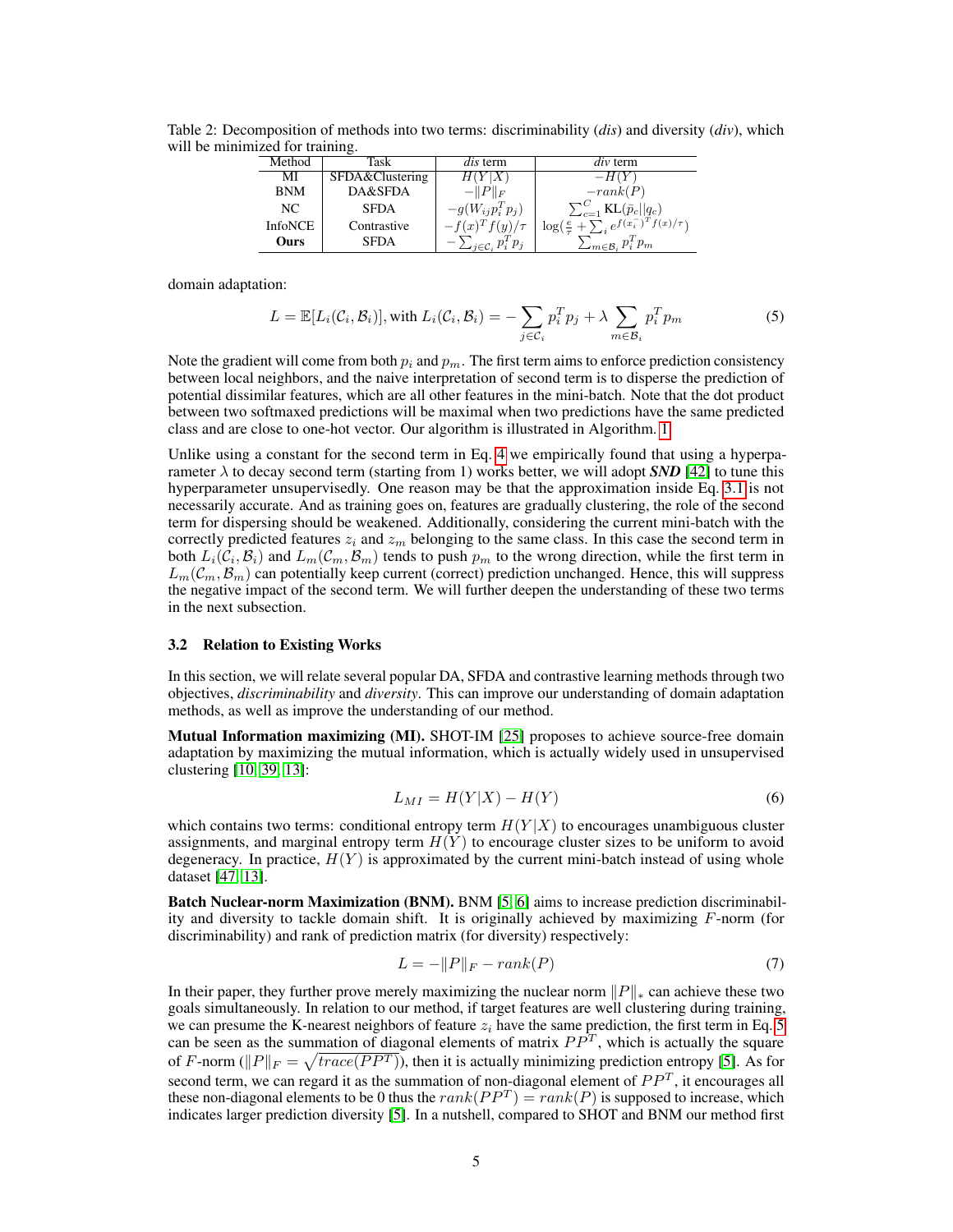considers local feature structure to cluster target features, which can be treated as an alternative way to increase discriminability at the late training stage, meanwhile as discussed above our method is also encouraging diversity.

Neighborhood Clustering (NC). G-SFDA [\[65\]](#page-12-2) and NRC [\[63\]](#page-11-2) are based on neighborhood clustering to tackle SFDA problem. Those works basically contain two major terms in their optimizing objective: a neighborhood clustering term for prediction consistency and a marginal entropy term  $H(Y)$  for prediction diversity. NRC [\[63\]](#page-11-2) further introduces neighborhood reciprocity to weight the different neighbors. Their loss objective can be written as:

$$
L_i = -\sum_{j \in C_i} g(W_{ij} p_i^T p_j) + \sum_{c=1}^C \text{KL}(\bar{p}_c || q_c), \text{ with } \bar{p}_c = \frac{1}{n_t} \sum_i p_i^{(c)}, \text{ and } q_{\{c=1,..,C\}} = \frac{1}{C}
$$

where  $W_{ij}$  will weight the importance of neighbor and  $g(\cdot)$  is *log* or *identity* function. Although the first term of G-SFDA and NRC is the same as that of our final loss objective Eq. [5,](#page-4-0) note that our motivation is different as we simultaneously consider similar and dissimilar features, and Eq. [5](#page-4-0) is deduced as an approximated upper-bound of our original objective Eq. [2.](#page-3-2)

And note actually the marginal entropy term  $-H(Y) = \sum_{c=1}^{C} \bar{p}_c \log \bar{p}_c = \sum_{c=1}^{C} \text{KL}(\bar{p}_c || q_c) - \log C$ . Although the second term of those methods are favoring prediction diversity to avoid the trivial solution where all images are only assigned to some certain classes, the margin entropy term presumes the prior that whole dataset or the mini-batch is class balance/uniformly distributed, which is barely true for current benchmarks or in real-world environment. In conclusion, the above three types of methods are actually all to increase discriminability and meanwhile maximize diversity of the prediction, but through different ways.

Contrastive Learning. Here we also link our method to InfoNCE [\[36\]](#page-10-16)), which is widely used in contrastive learning. As a recent paper [\[55\]](#page-11-16) points out that InfoNCE loss can be decomposed into 2 terms:

<span id="page-5-0"></span>
$$
L_{infoNCE} = \mathbb{E}_{(x,y)\sim p_{pos}}[-f(x)^T f(y)/\tau] + \mathbb{E}_{x\sim p_{data}\{x_i^-\}_{i=1}^M \sim p_{data}}[\log(e^{1/\tau} + \sum_i e^{f(x_i^-\tau)} f(x)/\tau)]
$$
\n(8)

The first term is denoted as *alignment* term (with positive pairs) is to make positive pairs of features similar, and the second term denoted as *uniformity* term with negative pairs encouraging all features to roughly uniformly distributed in the feature space.

The Eq. [8](#page-5-0) shares some similarity with all the above domain adaptation methods in that the first term is for the alignment with positive pairs and the second term is to encourage diversity. But note that the remarkable difference is that the above domain adaptation methods operate in the output (prediction) space while contrastive learning is conducted in the (spherical) feature space. Therefore, simultaneously feature representation learning and cluster assignment can be achieved for those domain adaptation methods. Note in normal contrastive learning methods, extra KNN or a linear learnable classifier needs to be deployed for final classification, while our model can directly give predictions.

We list all above methods in Tab. [2.](#page-4-1) Finally, returning to Eq. [5,](#page-4-0) we can also regard the second term as a variant of diversity loss to avoid degeneration solution, but without making any category prior assumption. Intuitively, with target features forming groups during training, the second term should play less and less important role, otherwise it may destabilize the training. This is similar to the class collision issue in contrastive learning. If our second term contains too many features belonging to the same class. Thus it is reasonable to decay the second term.

## 4 Experiments

Datasets. We conduct experiments on three benchmark datasets for image classification: Office-31, Office-Home and VisDA-C 2017. Office-31 [\[40\]](#page-10-19) contains 3 domains (Amazon, Webcam, DSLR) with 31 classes and 4,652 images. Office-Home [\[53\]](#page-11-17) contains 4 domains (Real, Clipart, Art, Product) with 65 classes and a total of 15,500 images. VisDA (VisDA-C 2017) [\[38\]](#page-10-20) is a more challenging dataset, with 12-class synthetic-to-real object recognition tasks, its source domain contains of 152k synthetic images while the target domain has 55k real object images.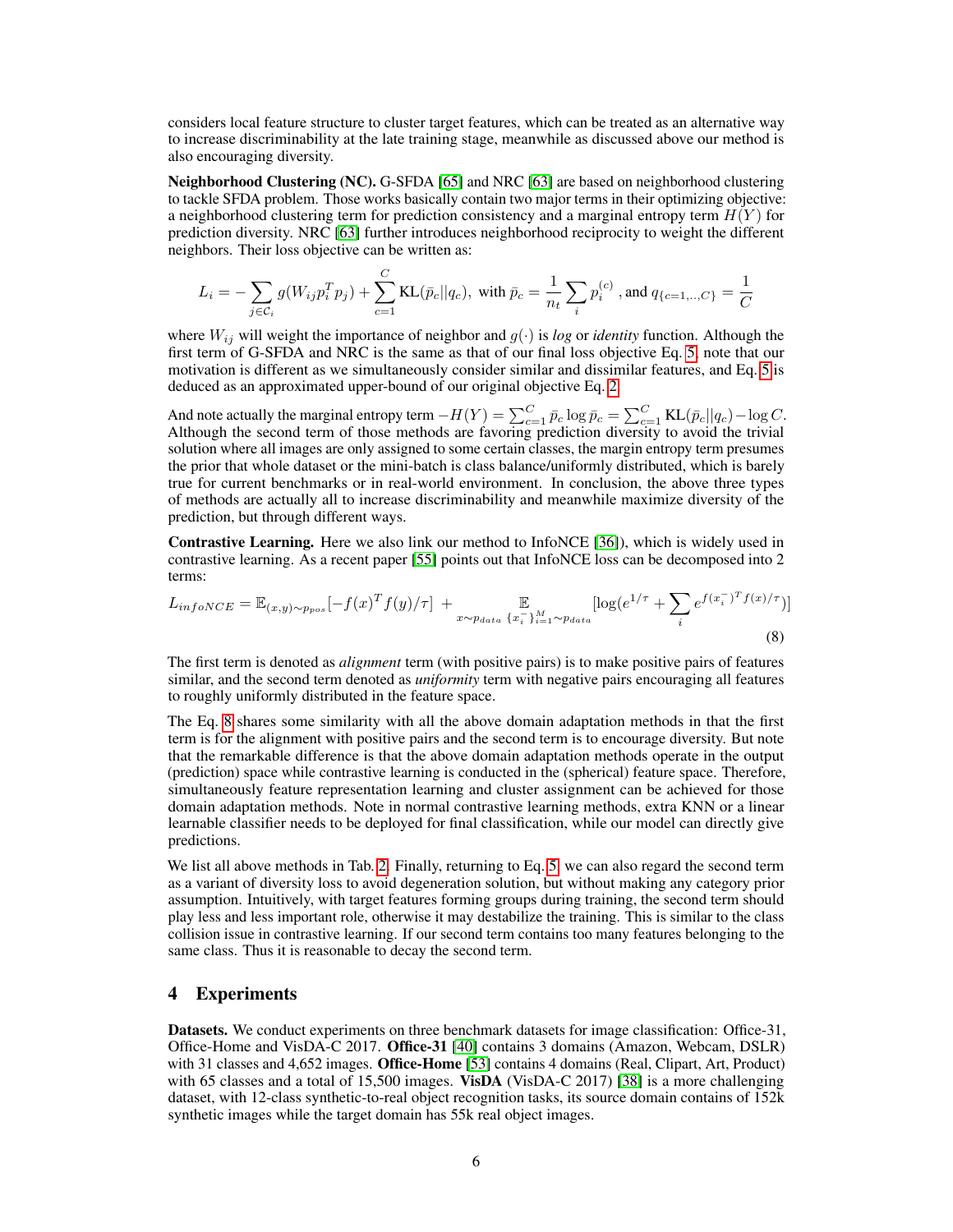<span id="page-6-0"></span>Table 3: Accuracies (%) on Office-Home for ResNet50-based methods. We highlight the best result and underline the second best one.

| Method                  |   |      |      |      |      |      |      |      |      |      | SF Ar→ClAr→PrAr→RwCl→ArCl→PrCl→RwPr→ArPr→ClPr→RwRw→ArRw→ClRw→Pr <b>Avg</b> |      |      |           |
|-------------------------|---|------|------|------|------|------|------|------|------|------|----------------------------------------------------------------------------|------|------|-----------|
| ResNet-50 [12] $\times$ |   | 34.9 | 50.0 | 58.0 | 37.4 | 41.9 | 46.2 | 38.5 | 31.2 | 60.4 | 53.9                                                                       | 41.2 | 59.9 | 46.1      |
| <b>MCD</b> [43]         | х | 48.9 | 68.3 | 74.6 | 61.3 | 67.6 | 68.8 | 57.0 | 47.1 | 75.1 | 69.1                                                                       | 52.2 | 79.6 | 64.1      |
| <b>CDAN</b> [33]        |   | 50.7 | 70.6 | 76.0 | 57.6 | 70.0 | 70.0 | 57.4 | 50.9 | 77.3 | 70.9                                                                       | 56.7 | 81.6 | 65.8      |
| <b>SAFN [62]</b>        | х | 52.0 | 71.7 | 76.3 | 64.2 | 69.9 | 71.9 | 63.7 | 51.4 | 77.1 | 70.9                                                                       | 57.1 |      | 81.5 67.3 |
| <b>MDD</b> [68]         | х | 54.9 | 73.7 | 77.8 | 60.0 | 71.4 | 71.8 | 61.2 | 53.6 | 78.1 | 72.5                                                                       | 60.2 | 82.3 | -68.1     |
| <b>TADA</b> [56]        |   | 53.1 | 72.3 | 77.2 | 59.1 | 71.2 | 72.1 | 59.7 | 53.1 | 78.4 | 72.4                                                                       | 60.0 | 82.9 | -67.6     |
| <b>SRDC</b> [49]        |   | 52.3 | 76.3 | 81.0 | 69.5 | 76.2 | 78.0 | 68.7 | 53.8 | 81.7 | 76.3                                                                       | 57.1 | 85.0 | 71.3      |
| <b>SHOT</b> [25]        | ✓ | 57.1 | 78.1 | 81.5 | 68.0 | 78.2 | 78.1 | 67.4 | 54.9 | 82.2 | 73.3                                                                       | 58.8 | 84.3 | 71.8      |
| $A^2$ Net [60]          |   | 58.4 | 79.0 | 82.4 | 67.5 | 79.3 | 78.9 | 68.0 | 56.2 | 82.9 | 74.1                                                                       | 60.5 | 85.0 | 72.8      |
| G-SFDA [65]             |   | 57.9 | 78.6 | 81.0 | 66.7 | 77.2 | 77.2 | 65.6 | 56.0 | 82.2 | 72.0                                                                       | 57.8 | 83.4 | 71.3      |
| <b>NRC</b> [63]         |   | 57.7 | 80.3 | 82.0 | 68.1 | 79.8 | 78.6 | 65.3 | 56.4 | 83.0 | 71.0                                                                       | 58.6 | 85.6 | 72.2      |
| <b>BNM-S</b> [6]        |   | 57.4 | 77.8 | 81.7 | 67.8 | 77.6 | 79.3 | 67.6 | 55.7 | 82.2 | 73.5                                                                       | 59.5 | 84.7 | 72.1      |
| Ours                    |   | 59.3 | 79.3 | 82.1 | 68.9 | 79.8 | 79.5 | 67.2 | 57.4 | 83.1 | 72.1                                                                       | 58.5 | 85.4 | 72.7      |

Table 4: Accuracies (%) on VisDA-C (Synthesis  $\rightarrow$  Real) for ResNet101-based methods. We highlight the best result and underline the second best one.

| Method           |   |      |                                    |  |                               |       |      |           |      |                    |           |           | SF plane beyel bus car horse knife meyel person plant sktbrd train truck <b>Per-class</b> |
|------------------|---|------|------------------------------------|--|-------------------------------|-------|------|-----------|------|--------------------|-----------|-----------|-------------------------------------------------------------------------------------------|
| ResNet-101 [12]  | x |      | 55.1 53.3 61.9 59.1 80.6 17.9 79.7 |  |                               |       |      | 31.2      |      | 81.0 26.5 73.5 8.5 |           |           | 52.4                                                                                      |
| CDAN+BSP [3]     | х |      | 92.4 61.0 81.0 57.5 89.0 80.6 90.1 |  |                               |       |      | 77.O      | 84.2 | 77.9               |           | 82.1 38.4 | 75.9                                                                                      |
| <b>MCC</b> [18]  | Х |      | 88.7 80.3 80.5 71.5 90.1 93.2 85.0 |  |                               |       |      | 71.6 89.4 |      | 73.8 85.0 36.9     |           |           | 78.8                                                                                      |
| <b>STAR [35]</b> |   |      | 95.0 84.0 84.6 73.0 91.6 91.8 85.9 |  |                               |       |      | 78.4      | 94.4 | 84.7 87.0 42.2     |           |           | 82.7                                                                                      |
| <b>RWOT</b> [61] |   | 95.1 |                                    |  | 80.3 83.7 90.0 92.4 68.0 92.5 |       |      | 82.2      | 87.9 | 78.4               | 90.4 68.2 |           | 84.0                                                                                      |
| 3C-GAN [23]      |   |      | 94.8 73.4 68.8 74.8 93.1 95.4 88.6 |  |                               |       |      | 84.7      | 89.1 | 84.7 83.5 48.1     |           |           | 81.6                                                                                      |
| <b>SHOT</b> [25] |   | 94.3 |                                    |  | 88.5 80.1 57.3 93.1 94.9      |       | 80.7 | 80.3      | 91.5 | 89.1               |           | 86.3 58.2 | 82.9                                                                                      |
| $A^2$ Net [60]   |   | 94.0 |                                    |  | 87.8 85.6 66.8 93.7 95.1      |       | 85.8 | 81.2      | 91.6 | 88.2 86.5 56.0     |           |           | 84.3                                                                                      |
| G-SFDA [65]      |   | 96.1 |                                    |  | 88.3 85.5 74.1 97.1 95.4      |       | 89.5 | 79.4      | 95.4 | 92.9 89.1 42.6     |           |           | 85.4                                                                                      |
| <b>NRC</b> [63]  |   |      | 96.8 91.3 82.4 62.4 96.2 95.9      |  |                               |       | 86.1 | 80.6      | 94.8 | 94.1               | 90.4 59.7 |           | 85.9                                                                                      |
| $HCL$ [14]       |   |      | 93.3 85.4 80.7 68.5 91.0           |  |                               | -88.1 | 86.0 | 78.6      | 86.6 | 88.8               | 80.0 74.7 |           | 83.5                                                                                      |
| <b>Ours</b>      |   |      | 97.4 90.5 80.8 76.2 97.3 96.1      |  |                               |       | 89.8 | 82.9      | 95.5 | 93.0               | 92.0 64.7 |           | 88.0                                                                                      |

<span id="page-6-1"></span>

Figure 1: Visualization of decision boundary on target data with different training objective.

Evaluation. The column SF in the tables denotes source-free. For Office-31 and Office-Home, we show the results of each task and the average accuracy over all tasks (*Avg* in the tables). For VisDA, we show accuracy for all classes and average over those classes (*Per-class* in the table). All results are the average of three random runs for target adaptation.

Model details. To ensure fair comparison with related methods, we adopt the backbone of a ResNet-50 [\[12\]](#page-9-13) for Office-Home and ResNet-101 for VisDA. Specifically, we use the same network architecture as SHOT [\[25\]](#page-10-8), BNM-S [\[6\]](#page-9-12), G-SFDA [\[65\]](#page-12-2) and NRC [\[63\]](#page-11-2), *i.e.*, the final part of the network is: *fully connected layer* - *Batch Normalization [\[16\]](#page-9-15)* - *fully connected layer with weight normalization [\[44\]](#page-11-21)*. We adopt SGD with momentum 0.9 and batch size of 64 for all datasets. The learning rate for Office-31 and Office-Home is set to 1e-3 for all layers, except for the last two newly added fc layers, where we apply 1e-2. Learning rates are set 10 times smaller for VisDA. We train 40 epochs for Office-31 and Office-Home while 15 epochs for VisDA.

There are two hyperparameters  $N_{\mathcal{C}_i}$  (number of nearest neighbors) and  $\lambda$ , to ensure fair comparison we set  $N_{\mathcal{C}_i}$  to the same number as previous works G-SFDA [\[65\]](#page-12-2) and NRC [\[63\]](#page-11-2), which also resort to nearest neighbors. That is, we set  $N_{\mathcal{C}_i}$  to 3 on Office-31 and Office-Home, 5 on VisDA. For  $\lambda$ , we set it as  $\lambda = (1 + 10 * \frac{iter}{max\_iter})^{-\beta}$ , where the decay factor  $\beta$  controls the decaying speed. We *directly apply SND [\[42\]](#page-11-14) to select* β *unsupervisedly*. Based on SND we set β to 0 on Office-Home, 2 on Office-31 and 5 on VisDA.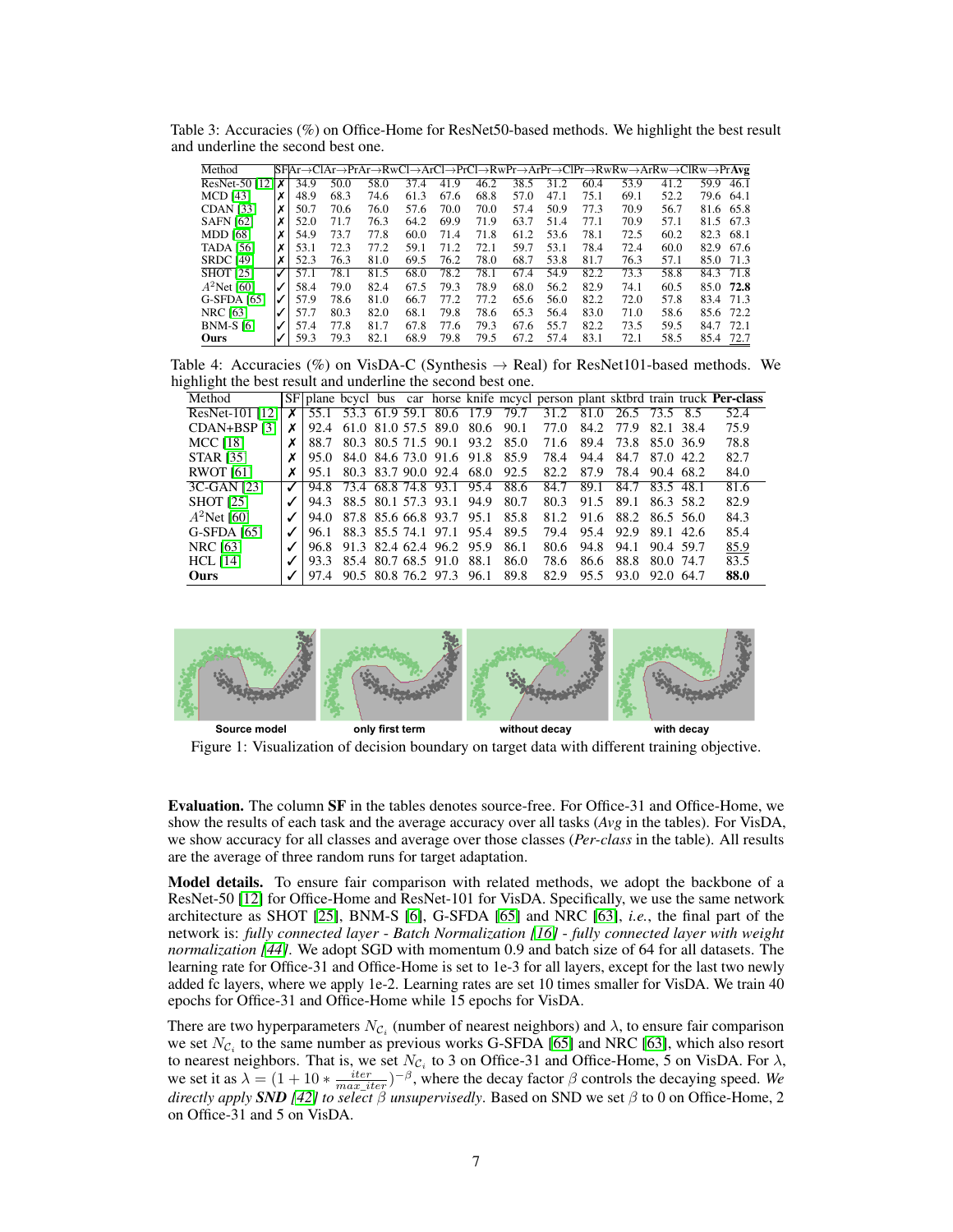<span id="page-7-0"></span>

| Table 5: (Left) Accuracies (%) on Office-31 for ResNet50-based methods. We highlight the best   |  |
|-------------------------------------------------------------------------------------------------|--|
| result and underline the second best one. (Right) Ablation study on number of nearest neighbors |  |
| $N_{\mathcal{C}_d}$ . We highlight the best score and underline the second best one.            |  |

| Method                     |                  |      |           | $SFA \rightarrow DA \rightarrow WD \rightarrow WW \rightarrow DD \rightarrow AW \rightarrow AAvg$ |                |  |                     |             |                     |           |
|----------------------------|------------------|------|-----------|---------------------------------------------------------------------------------------------------|----------------|--|---------------------|-------------|---------------------|-----------|
| <b>MCD</b> [43]            | $\boldsymbol{x}$ |      |           | 92.2 88.6 98.5 100.0 69.5 69.7 86.5                                                               |                |  | $N_{\mathcal{C}_i}$ | Avg         |                     |           |
| <b>CDAN</b> [33]           | X.               |      | 92.9 94.1 | 98.6 100.0 71.0 69.3 87.7                                                                         |                |  |                     | Office-31   | $N_{\mathcal{C}_i}$ | Per-class |
| <b>MDD</b> [68]            |                  | 90.4 | 90.4      | 98.7 99.9 75.0 73.7 88.0                                                                          |                |  |                     |             |                     |           |
| <b>DMRL</b> [58]           | x <sub>1</sub>   | 93.4 | 90.8      | 99.0 100.0 73.0 71.2 87.9                                                                         |                |  |                     | 89.1        |                     | VisDA     |
| <b>MCC</b> [18]            |                  |      |           | 95.6 95.4 98.6 100.0 72.6 73.9 89.4                                                               |                |  | 2                   | 89.5        | 3                   | 86.7      |
| <b>SRDC</b> [49]           | $\boldsymbol{x}$ |      | 95.8 95.7 | 99.2 100.0 76.7 77.1 90.8                                                                         |                |  | 3                   | 89.9        | 4                   | 87.4      |
| <b>SHOT</b> [25]           |                  | 94.0 | 90.1      | 98.4 99.9                                                                                         | 74.7 74.3 88.6 |  |                     | Office-Home | 5                   | 88.0      |
| $3C-GAN$ [23] $\checkmark$ |                  |      | 92.7 93.7 | 98.5 99.8 75.3 77.8 89.6                                                                          |                |  |                     | 72.2        | 6                   | 88.0      |
| <b>NRC</b> [63]            | $\sqrt{}$        |      |           | 96.0 90.8 99.0 100.0 75.3 75.0 89.4                                                               |                |  |                     |             |                     |           |
| $HCL$ [14]                 | $\sqrt{}$        |      | 94.7 92.5 | 98.2 100.0 75.9 77.7 89.8                                                                         |                |  | 2                   | 72.6        |                     | 88.0      |
| <b>BNM-S</b> [6]           |                  | 93.0 | 92.9      | 98.2 99.9 75.4 75.0 89.1                                                                          |                |  | 3                   | 72.7        |                     |           |
| <b>Ours</b>                |                  |      | 96.4 92.1 | 99.1 100.0 75.0 76.5 89.9                                                                         |                |  |                     |             |                     |           |

<span id="page-7-1"></span>Table 6: Unsupervised hyperparameter selection of β with *SND* [\[42\]](#page-11-14), larger *SND* should correspond to better target model. VisDA

|      |           |      |      |                    |      | .                |           |
|------|-----------|------|------|--------------------|------|------------------|-----------|
|      | Office-31 |      |      | <b>Office-Home</b> |      | SND <sup>+</sup> | Per-class |
|      | $SND^+$   | Avg  |      | $SND+$             | Avg  | 8.1823           | 77.5      |
|      | 4.1366    | 88.0 |      | 3.7515             | 72.7 | 8.2584           | 83.8      |
| 0.25 | 4.3016    | 89.7 | 0.25 | 3.7402             | 72.6 | 8.3214           | 86.7      |
|      | 4.4494    | 89.9 | 0.5  | 3.7252             | 72.0 | 8.3311           | 87.6      |
|      | 4.4501    | 89.9 |      | 3.6923             | 70.6 | 8.3540           | 88.0      |
|      |           |      |      |                    |      | 8.3543           | 88.0      |
|      |           |      |      |                    |      | 8.3530           | 88.1      |

#### 4.1 Results and Analysis

Quantitative Results. As shown in Tables [3-](#page-6-0)[5\(](#page-7-0)*Left*), where the top part shows results for the sourcepresent methods that use source data during adaptation, and the bottom part shows results for the source-free DA methods. On Office-31 and VisDA, our method gets state-of-the-art performance compared to existing source-free domain adaptation methods, especially on VisDA our method outperforms others by a large margin (2.1% compared to NRC). And our method achieves similar results on Office-Home compared to the more complex A<sup>2</sup>Net method (*which combines three classifiers and five objective functions*). The reported results clearly demonstrate the efficiency of the proposed method for source-free domain adaptation. It also achieves similar or better results compared to domain adaptation methods with access to source data on both Office-Home and VisDA. Note the extension of SHOT called SHOT++ [\[29\]](#page-10-22) deploys extra self-supervised training and semisupervised learning, which are general to improve the results (*an evidence is that the source model after these 2 tricks gets huge improvement, e.g., 60.2% improves to 66.6% on Office-Home.*), we do not list it here for fair comparison.

Toy dataset. We carry out an experiment on the twinning moona dataset to ablate the influence of two terms in our objective Eq. [5.](#page-4-0) For the twinning moons dataset, the data from the source domain are represented by two inter-twinning moons, which contain 300 samples each. Data in the target domain are generated through rotating source data by 30◦ . The domain shift here is instantiated as the rotation degree. First we train the model with 3 linear layers only on the source domain, and test the model on all domains. As shown in the first image in Fig. [1,](#page-6-1) the source model performs badly on target data. Then we conduct several variants of our method to train the model. The visualization of the decision boundary in Fig. [1](#page-6-1) indicates that both terms in Eq. [5](#page-4-0) are necessary, and decay of second term is shown to be important.

**Number of nearest neighbors**  $(N_{\mathcal{C}_i})$ . For the number of nearest neighbors used for the first term in Eq. [5,](#page-4-0) we show in Tab. [5](#page-7-0) (*Right*) our method is robust to the choice of  $N_{\mathcal{C}_i}$ , as the results imply that a reasonable choice of  $N_{\mathcal{C}_i}$  (such as 3) works quite well on all datasets, since only considering few neighbors (such as 1/2) may be too noisy if all of them are misclassified, while setting  $N_{\mathcal{C}_i}$  too larger may also potentially include samples of other categories. For larger dataset such as VisDA we can choose a relatively larger  $N_{\mathcal{C}_i}$ . Note the reason why we choose  $N_{\mathcal{C}_i}$  as 5 in main experiments is to compare fairly with G-SFDA [\[65\]](#page-12-2) and NRC [\[63\]](#page-11-2).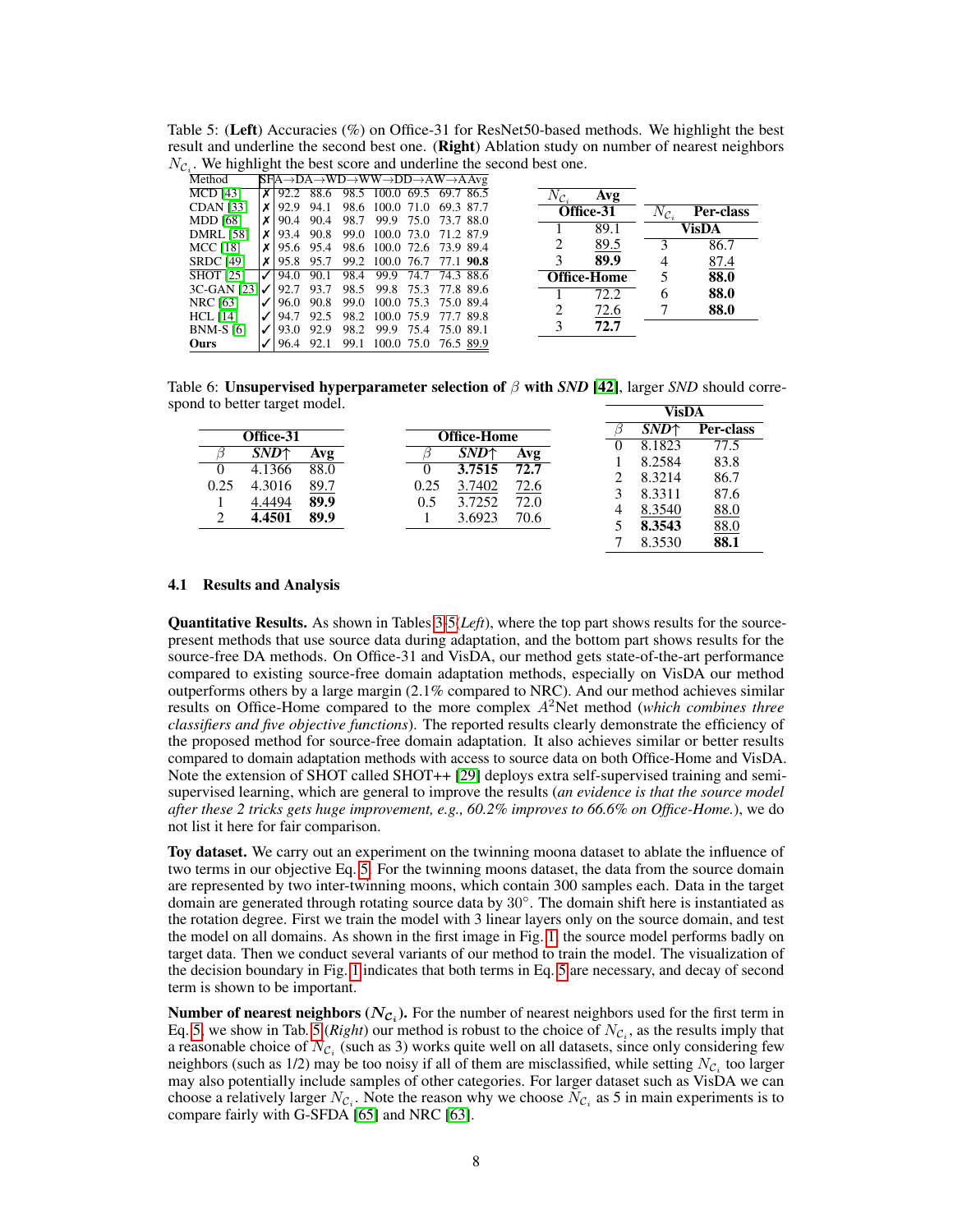<span id="page-8-1"></span>Table 7: Accuracy on Office-Home using ResNet-50 as backbone for Source-free open-set DA. *OS\**, *UNK* and *HOS* mean average per-class accuracy across known classes, unknown accuracy and harmonic mean between known and unknown accuracy respectively.

|                                                                                                               |  |  |  | $Ar \rightarrow Cl$   $Ar \rightarrow Pr$   $Ar \rightarrow Rw$   $Cl \rightarrow Ar$   $Cl \rightarrow Pr$   $Cl \rightarrow Rw$ |                                                                                                                         |                                                                                                 |  |  |  |  |  |  |      |  |  |  |
|---------------------------------------------------------------------------------------------------------------|--|--|--|-----------------------------------------------------------------------------------------------------------------------------------|-------------------------------------------------------------------------------------------------------------------------|-------------------------------------------------------------------------------------------------|--|--|--|--|--|--|------|--|--|--|
|                                                                                                               |  |  |  |                                                                                                                                   |                                                                                                                         | $OS^*$ UNK HOS $OS^*$ UNK HOS $OS^*$ UNK HOS $OS^*$ UNK HOS $OS^*$ UNK HOS $OS^*$ UNK HOS       |  |  |  |  |  |  |      |  |  |  |
| SHOT 67.0 28.0 39.5 81.8 26.3 39.8 87.5 32.1 47.0 66.8 46.2 54.6 77.5 27.2 40.2 80.0 25.9 39.1                |  |  |  |                                                                                                                                   |                                                                                                                         |                                                                                                 |  |  |  |  |  |  |      |  |  |  |
| AaD 50.7 66.4 57.6 64.6 69.4 66.9 73.1 66.9 69.9 48.2 81.1 60.5 59.5 63.5 61.4 67.4 68.3 67.8                 |  |  |  |                                                                                                                                   |                                                                                                                         |                                                                                                 |  |  |  |  |  |  |      |  |  |  |
|                                                                                                               |  |  |  |                                                                                                                                   | $Pr \rightarrow Ar$ $Pr \rightarrow Cl$ $Pr \rightarrow RW$ $Rw \rightarrow Ar$ $Rw \rightarrow Cl$ $Rw \rightarrow Pr$ |                                                                                                 |  |  |  |  |  |  | Avg. |  |  |  |
|                                                                                                               |  |  |  |                                                                                                                                   |                                                                                                                         | OS* UNK HOS OS* UNK HOS OS* UNK HOS OS* UNK HOS OS* UNK HOS OS* UNK HOS OS* UNK HOS OS* UNK HOS |  |  |  |  |  |  |      |  |  |  |
| SHOT 66.3 51.1 57.7 59.3 31.0 40.8 85.8 31.6 46.2 73.5 50.6 59.9 65.3 28.9 40.1 84.4 28.2 42.3 74.6 33.9 45.6 |  |  |  |                                                                                                                                   |                                                                                                                         |                                                                                                 |  |  |  |  |  |  |      |  |  |  |
| AaD 47.3 82.4 60.1 45.4 72.8 55.9 68.4 72.8 70.6 54.5 79.0 64.6 49.0 69.6 57.5 69.7 70.6 70.1 58.2 71.9 63.6  |  |  |  |                                                                                                                                   |                                                                                                                         |                                                                                                 |  |  |  |  |  |  |      |  |  |  |

Table 8: Accuracy on Office-Home using ResNet-50 as backbone for Source-free partial-set DA.

| <b>Partial-set</b> DA Ar $\rightarrow$ Cl Ar $\rightarrow$ Pr Ar $\rightarrow$ Re Cl $\rightarrow$ Ar Cl $\rightarrow$ Pr Cl $\rightarrow$ Re Pr $\rightarrow$ Ar Pr $\rightarrow$ Cl Pr $\rightarrow$ Re Re $\rightarrow$ Ar Re $\rightarrow$ Cl Re $\rightarrow$ Pr $\rightarrow$ Reg. |  |  |  |  |                                                                  |  |  |
|------------------------------------------------------------------------------------------------------------------------------------------------------------------------------------------------------------------------------------------------------------------------------------------|--|--|--|--|------------------------------------------------------------------|--|--|
| SHOT-IM 57.9 83.6 88.8 72.4 74.0 79.0 76.1 60.6 90.1 81.9 68.3 88.5 76.8                                                                                                                                                                                                                 |  |  |  |  |                                                                  |  |  |
| <b>SHOT</b>                                                                                                                                                                                                                                                                              |  |  |  |  | 64.8 85.2 92.7 76.3 77.6 88.8 79.7 64.3 89.5 80.6 66.4 85.8 79.3 |  |  |
| AaD                                                                                                                                                                                                                                                                                      |  |  |  |  | 67.0 83.5 93.1 80.5 76.0 87.6 78.1 65.6 90.2 83.5 64.3 87.3 79.7 |  |  |

**Decay factor**  $\beta$ **.** According to the analysis in Sec. [3.2,](#page-4-2) the second term acts like a diversity term to avoid that all target features collapse to a limited set of categories. The role of the second term should be weakened during the training, but how to decay the second term is non-trivial. We directly adopt *SND* [\[42\]](#page-11-14) which computes Soft Neighborhood Density for unsupervised hyperparameter selection of β. The method is unsupervised and larger *SND* predicts a better target models. The results of *SND* with different  $\beta$  are shown in Tab. [6,](#page-7-1) the results prove that **SND** works well to choose optimal  $\beta$ .

Degree of clustering during training. We also plot how features are clustered with different decaying factors  $\beta$  on VisDA in Fig. [2.](#page-8-0) The left one shows the ratio of features which have 3-nearest neighbors all sharing the same prediction, which indicates the degree of clustering during training, and the right one shows the ratio among above features which have 3-nearest neighbor features sharing the same and *correct* predicted label. Those curves in Fig. [2](#page-8-0) *left* show that the target features are clustering, and those in Fig. [2](#page-8-0) *right* indicate that clear category boundaries are emerging. The numbers in the legends denote the deployed  $\beta$  and the corresponding final accuracy. From the figures we can draw the conclusion that with a larger decay factor  $\beta$  on VisDA, features are quickly clustering and forming inter-class boundaries, since the ratio of features which share the same and correct prediction with neighbors are increasing faster. When decaying factor  $\beta$  is too small, meaning training signal from the second term is strong, the clustering process is actually impeded. The curves in Fig. [2](#page-8-0) (*left*) signify that this ratio can also be used to choose  $\beta$  with higher performance unsupervisedly.

Soruce-free partial-set and open-set DA. We provide additional results under source-free partial-set and open-set DA (PDA and ODA) setting in Tab. [7](#page-8-1) and Tab. [8](#page-8-1) respectively, where the open-set detection in ODA follows the same protocol to detect unseen categories as SHOT. On ODA, instead of reporting average *per-class* accuracy  $OS = \frac{|\mathcal{C}_s|\times OS^*}{|\mathcal{C}_s|+1} + \frac{1\times UNK}{|\mathcal{C}_s|+1}$  where  $|\mathcal{C}_s|$  is the number of known categories on source domain, we report results of  $HOS =$  $\frac{2 \times OS^* \times UNK}{OS^* + UNK}$ , which is *harmonic mean* between known categories accuracy  $OS^*$  and un-

<span id="page-8-0"></span>

Figure 2: (Left) Ratio of features which have 3 nearest neighbor features sharing the same predicted label. (Right) Ratio among above features which have 3 nearest neighbor features sharing the same and correct predicted label.

known accuracy *UNK*. As pointed out by [\[1\]](#page-9-16), OS is problematic since this metric can be quite high even when unknown class accuracy *UNK* is 0, while unknown category detection is the key part in open-set DA. We reproduce SHOT under open-set DA and report results of OS<sup>∗</sup> , *UNK* and *HOS* in Tab. [7,](#page-8-1) which shows our method gets much better balance between known and unknown accuracy.

## 5 Conclusion

We proposed to tackle source-free domain adaptation by encouraging similar features in feature space to have similar predictions while dispersing predictions of dissimilar features in feature space, to achieve simultaneously feature clustering and cluster assignment. We introduced an upper bound to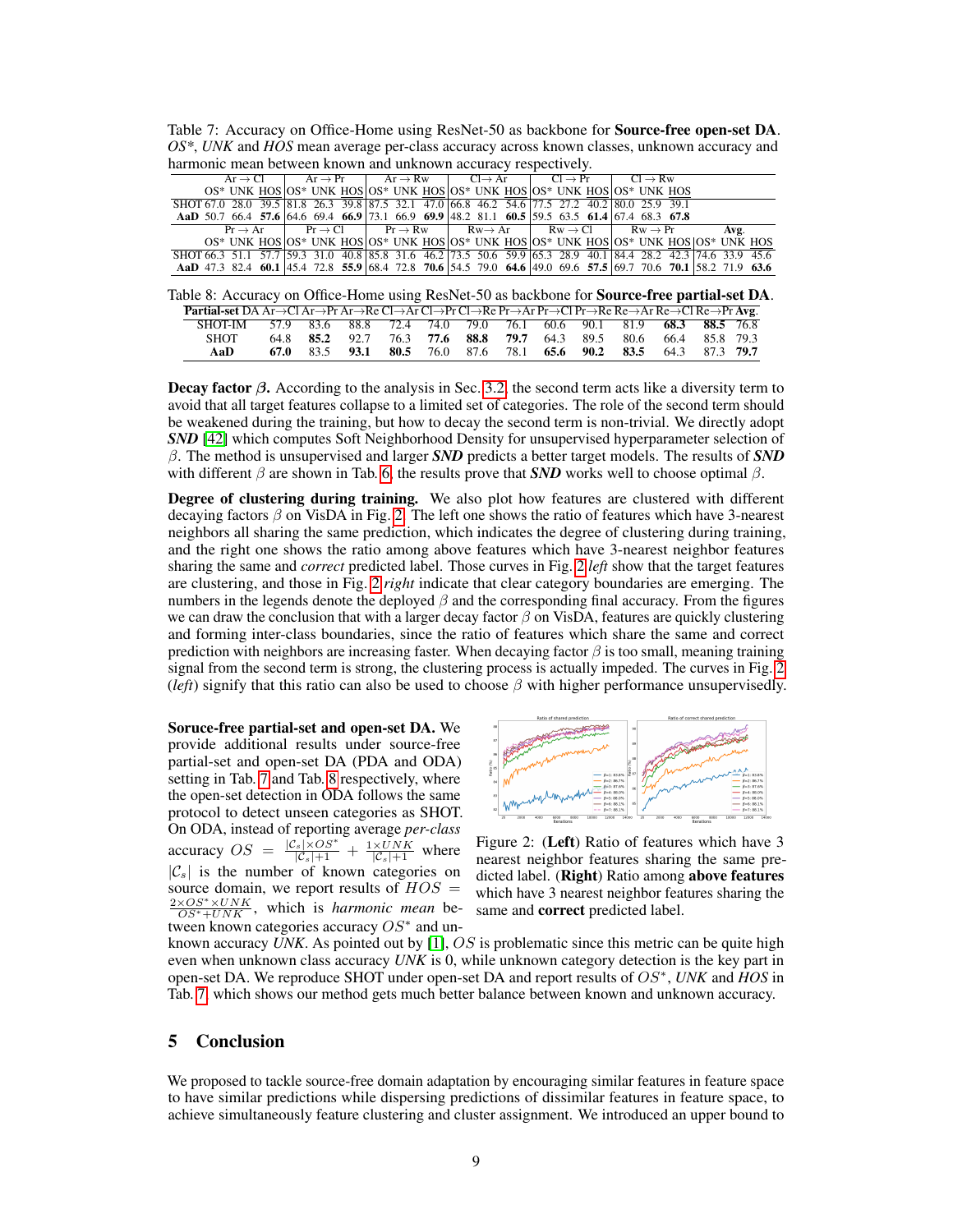our proposed objective, resulting in two simple terms. Further we showed that we can unify several popular domain adaptation, source-free domain adaptation and contrastive learning methods from the perspective of discriminability and diversity. The approach is simple but achieves state-of-the-art performance on several benchmarks, and can be also adapted to source-free open-set and partial-set domain adaptation.

## Acknowledgement

We acknowledge the support from Huawei Kirin Solution, and the project PID2019-104174GB-I00 (MINECO, Spain), and the CERCA Programme of Generalitat de Catalunya.

#### References

- <span id="page-9-16"></span>[1] Silvia Bucci, Mohammad Reza Loghmani, and Tatiana Tommasi. On the effectiveness of image rotation for open set domain adaptation. In *European Conference on Computer Vision*, pages 422–438. Springer, 2020.
- <span id="page-9-6"></span>[2] Jianlong Chang, Lingfeng Wang, Gaofeng Meng, Shiming Xiang, and Chunhong Pan. Deep adaptive image clustering. In *ICCV*, pages 5879–5887, 2017.
- <span id="page-9-14"></span>[3] Xinyang Chen, Sinan Wang, Mingsheng Long, and Jianmin Wang. Transferability vs. discriminability: Batch spectral penalization for adversarial domain adaptation. In *ICML*, pages 1081–1090, 2019.
- <span id="page-9-1"></span>[4] Safa Cicek and Stefano Soatto. Unsupervised domain adaptation via regularized conditional alignment. In *ICCV*, pages 1416–1425, 2019.
- <span id="page-9-3"></span>[5] Shuhao Cui, Shuhui Wang, Junbao Zhuo, Liang Li, Qingming Huang, and Qi Tian. Towards discriminability and diversity: Batch nuclear-norm maximization under label insufficient situations. *CVPR*, 2020.
- <span id="page-9-12"></span>[6] Shuhao Cui, Shuhui Wang, Junbao Zhuo, Liang Li, Qingming Huang, and Qi Tian. Fast batch nuclear-norm maximization and minimization for robust domain adaptation. *arXiv preprint arXiv:2107.06154*, 2021.
- <span id="page-9-2"></span>[7] Zhijie Deng, Yucen Luo, and Jun Zhu. Cluster alignment with a teacher for unsupervised domain adaptation. In *ICCV*, pages 9944–9953, 2019.
- <span id="page-9-5"></span>[8] Yaroslav Ganin, Evgeniya Ustinova, Hana Ajakan, Pascal Germain, Hugo Larochelle, François Laviolette, Mario Marchand, and Victor Lempitsky. Domain-adversarial training of neural networks. *JMLR*, 17(1):2096–2030, 2016.
- <span id="page-9-10"></span>[9] Jacob Goldberger, Geoffrey E Hinton, Sam Roweis, and Russ R Salakhutdinov. Neighbourhood components analysis. *NIPS*, 17, 2004.
- <span id="page-9-11"></span>[10] Ryan Gomes, Andreas Krause, and Pietro Perona. Discriminative clustering by regularized information maximization. In *NIPS*, 2010.
- <span id="page-9-0"></span>[11] Boqing Gong, Yuan Shi, Fei Sha, and Kristen Grauman. Geodesic flow kernel for unsupervised domain adaptation. In *CVPR*, pages 2066–2073. IEEE, 2012.
- <span id="page-9-13"></span>[12] Kaiming He, Xiangyu Zhang, Shaoqing Ren, and Jian Sun. Deep residual learning for image recognition. In *CVPR*, pages 770–778, 2016.
- <span id="page-9-8"></span>[13] Weihua Hu, Takeru Miyato, Seiya Tokui, Eiichi Matsumoto, and Masashi Sugiyama. Learning discrete representations via information maximizing self-augmented training. In *ICML*, pages 1558–1567, 2017.
- <span id="page-9-4"></span>[14] Jiaxing Huang, Dayan Guan, Aoran Xiao, and Shijian Lu. Model adaptation: Historical contrastive learning for unsupervised domain adaptation without source data. *NeurIPS*, 34, 2021.
- <span id="page-9-9"></span>[15] Zhizhong Huang, Jie Chen, Junping Zhang, and Hongming Shan. Exploring non-contrastive representation learning for deep clustering. *arXiv preprint arXiv:2111.11821*, 2021.
- <span id="page-9-15"></span>[16] Sergey Ioffe and Christian Szegedy. Batch normalization: Accelerating deep network training by reducing internal covariate shift. *arXiv preprint arXiv:1502.03167*, 2015.
- <span id="page-9-7"></span>[17] Xu Ji, Joao F Henriques, and Andrea Vedaldi. Invariant information clustering for unsupervised image classification and segmentation. In *ICCV*, pages 9865–9874, 2019.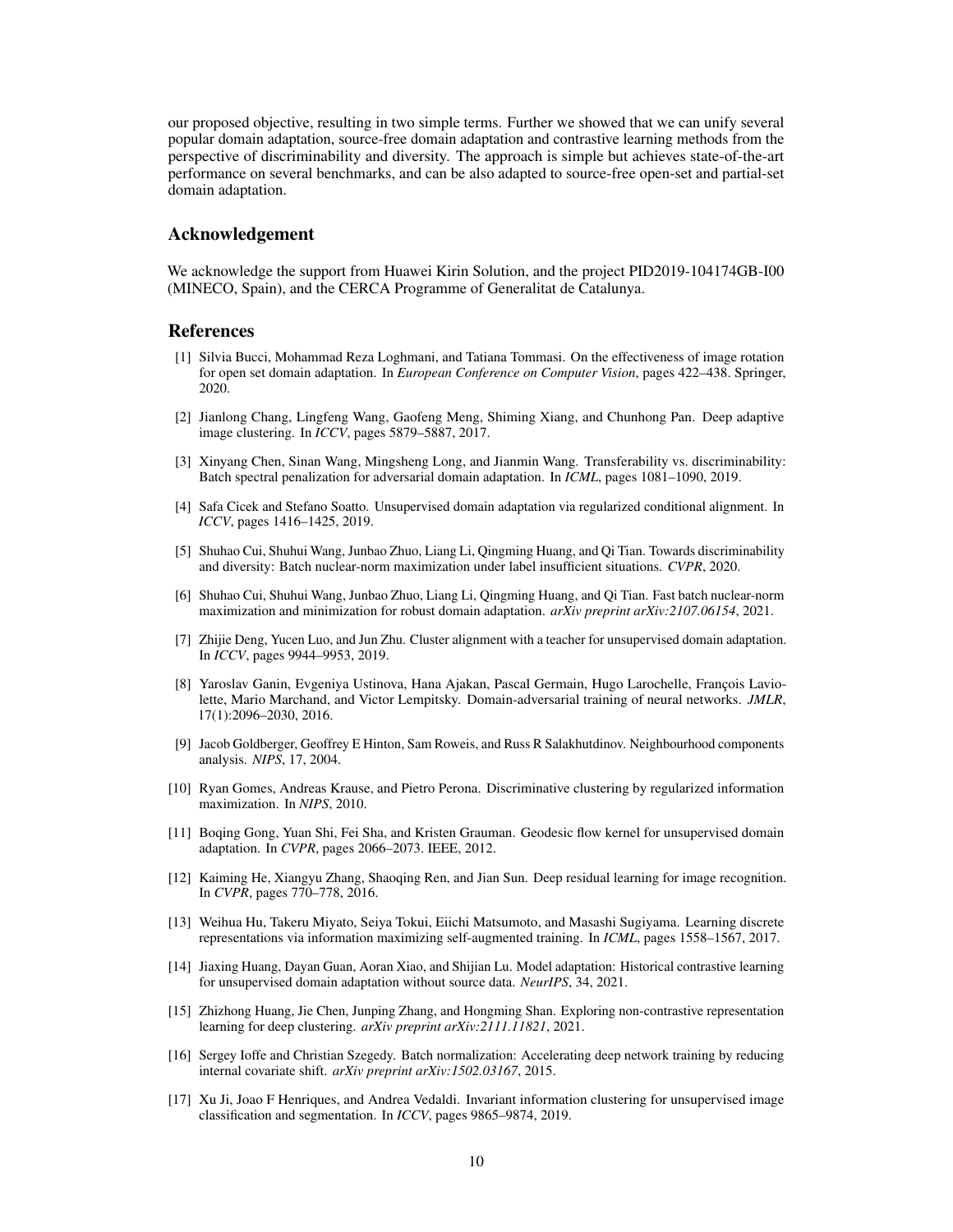- <span id="page-10-21"></span>[18] Ying Jin, Ximei Wang, Mingsheng Long, and Jianmin Wang. Minimum class confusion for versatile domain adaptation. *ECCV*, 2020.
- <span id="page-10-13"></span>[19] Jogendra Nath Kundu, Naveen Venkat, and R Venkatesh Babu. Universal source-free domain adaptation. *CVPR*, 2020.
- <span id="page-10-14"></span>[20] Jogendra Nath Kundu, Naveen Venkat, Ambareesh Revanur, R Venkatesh Babu, et al. Towards inheritable models for open-set domain adaptation. In *CVPR*, pages 12376–12385, 2020.
- <span id="page-10-11"></span>[21] Chen-Yu Lee, Tanmay Batra, Mohammad Haris Baig, and Daniel Ulbricht. Sliced wasserstein discrepancy for unsupervised domain adaptation. In *CVPR*, pages 10285–10295, 2019.
- <span id="page-10-17"></span>[22] Junnan Li, Pan Zhou, Caiming Xiong, and Steven Hoi. Prototypical contrastive learning of unsupervised representations. In *ICLR*, 2021.
- <span id="page-10-6"></span>[23] Rui Li, Qianfen Jiao, Wenming Cao, Hau-San Wong, and Si Wu. Model adaptation: Unsupervised domain adaptation without source data. In *CVPR*, pages 9641–9650, 2020.
- <span id="page-10-15"></span>[24] Yunfan Li, Peng Hu, Zitao Liu, Dezhong Peng, Joey Tianyi Zhou, and Xi Peng. Contrastive clustering. In *AAAI*, 2021.
- <span id="page-10-8"></span>[25] Jian Liang, Dapeng Hu, and Jiashi Feng. Do we really need to access the source data? source hypothesis transfer for unsupervised domain adaptation. *ICML*, 2020.
- <span id="page-10-5"></span>[26] Jian Liang, Dapeng Hu, and Jiashi Feng. Domain adaptation with auxiliary target domain-oriented classifier. In *CVPR*, pages 16632–16642, 2021.
- <span id="page-10-9"></span>[27] Jian Liang, Dapeng Hu, Ran He, and Jiashi Feng. Distill and fine-tune: Effective adaptation from a black-box source model. *CVPR*, 2022.
- <span id="page-10-7"></span>[28] Jian Liang, Dapeng Hu, Yunbo Wang, Ran He, and Jiashi Feng. Source data-absent unsupervised domain adaptation through hypothesis transfer and labeling transfer. *arXiv preprint arXiv:2012.07297*, 2020.
- <span id="page-10-22"></span>[29] Jian Liang, Dapeng Hu, Yunbo Wang, Ran He, and Jiashi Feng. Source data-absent unsupervised domain adaptation through hypothesis transfer and labeling transfer. *IEEE Transactions on Pattern Analysis and Machine Intelligence*, 2021.
- <span id="page-10-12"></span>[30] Hong Liu, Jianmin Wang, and Mingsheng Long. Cycle self-training for domain adaptation. In *NeurIPS*, 2021.
- <span id="page-10-1"></span>[31] Mingsheng Long, Yue Cao, Zhangjie Cao, Jianmin Wang, and Michael I Jordan. Transferable representation learning with deep adaptation networks. *TPAMI*, 41(12):3071–3085, 2018.
- <span id="page-10-2"></span>[32] Mingsheng Long, Yue Cao, Jianmin Wang, and Michael I Jordan. Learning transferable features with deep adaptation networks. *ICML*, 2015.
- <span id="page-10-10"></span>[33] Mingsheng Long, Zhangjie Cao, Jianmin Wang, and Michael I Jordan. Conditional adversarial domain adaptation. In *NIPS*, pages 1647–1657, 2018.
- <span id="page-10-3"></span>[34] Mingsheng Long, Han Zhu, Jianmin Wang, and Michael I Jordan. Unsupervised domain adaptation with residual transfer networks. In *NIPS*, pages 136–144, 2016.
- <span id="page-10-4"></span>[35] Zhihe Lu, Yongxin Yang, Xiatian Zhu, Cong Liu, Yi-Zhe Song, and Tao Xiang. Stochastic classifiers for unsupervised domain adaptation. In *CVPR*, pages 9111–9120, 2020.
- <span id="page-10-16"></span>[36] Aaron van den Oord, Yazhe Li, and Oriol Vinyals. Representation learning with contrastive predictive coding. *arXiv preprint arXiv:1807.03748*, 2018.
- <span id="page-10-0"></span>[37] Sinno Jialin Pan and Qiang Yang. A survey on transfer learning. *TKDE*, 22(10):1345–1359, 2009.
- <span id="page-10-20"></span>[38] Xingchao Peng, Ben Usman, Neela Kaushik, Judy Hoffman, Dequan Wang, and Kate Saenko. Visda: The visual domain adaptation challenge. *arXiv preprint arXiv:1710.06924*, 2017.
- <span id="page-10-18"></span>[39] Simone Romano, James Bailey, Vinh Nguyen, and Karin Verspoor. Standardized mutual information for clustering comparisons: one step further in adjustment for chance. In *ICML*, pages 1143–1151, 2014.
- <span id="page-10-19"></span>[40] Kate Saenko, Brian Kulis, Mario Fritz, and Trevor Darrell. Adapting visual category models to new domains. In *ECCV*, pages 213–226. Springer, 2010.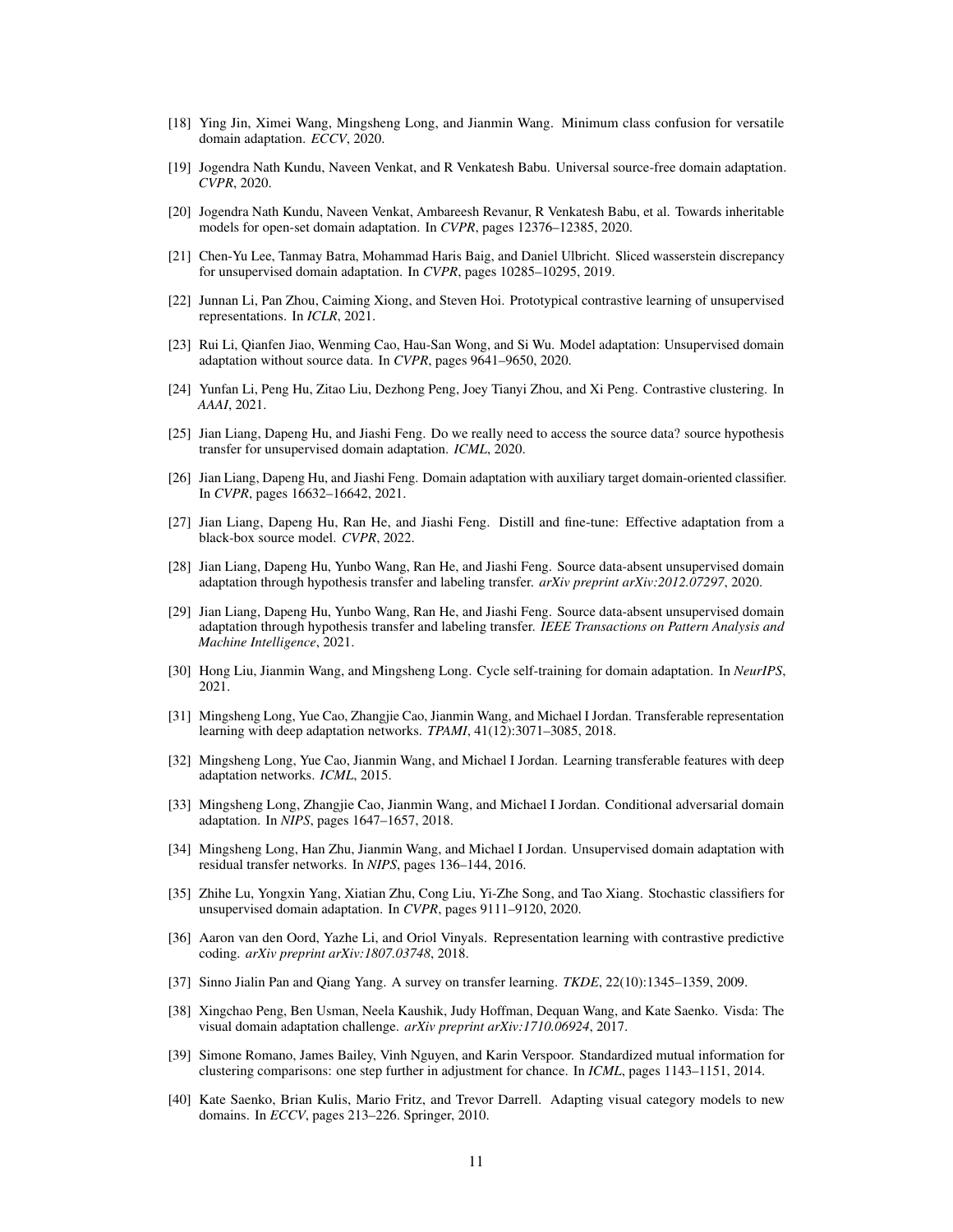- <span id="page-11-13"></span>[41] Kuniaki Saito, Donghyun Kim, Stan Sclaroff, and Kate Saenko. Universal domain adaptation through self supervision. *NeurIPS*, 33, 2020.
- <span id="page-11-14"></span>[42] Kuniaki Saito, Donghyun Kim, Piotr Teterwak, Stan Sclaroff, Trevor Darrell, and Kate Saenko. Tune it the right way: Unsupervised validation of domain adaptation via soft neighborhood density. In *ICCV*, pages 9184–9193, 2021.
- <span id="page-11-8"></span>[43] Kuniaki Saito, Kohei Watanabe, Yoshitaka Ushiku, and Tatsuya Harada. Maximum classifier discrepancy for unsupervised domain adaptation. In *CVPR*, pages 3723–3732, 2018.
- <span id="page-11-21"></span>[44] Tim Salimans and Diederik P Kingma. Weight normalization: A simple reparameterization to accelerate training of deep neural networks. *arXiv preprint arXiv:1602.07868*, 2016.
- <span id="page-11-12"></span>[45] Yuming Shen, Ziyi Shen, Menghan Wang, Jie Qin, Philip HS Torr, and Ling Shao. You never cluster alone. In *NeurIPS*, 2021.
- <span id="page-11-7"></span>[46] Rui Shu, Hung H Bui, Hirokazu Narui, and Stefano Ermon. A dirt-t approach to unsupervised domain adaptation. *ICLR*, 2018.
- <span id="page-11-15"></span>[47] Jost Tobias Springenberg. Unsupervised and semi-supervised learning with categorical generative adversarial networks. In *ICLR*, 2015.
- <span id="page-11-5"></span>[48] Baochen Sun, Jiashi Feng, and Kate Saenko. Return of frustratingly easy domain adaptation. In *AAAI*, 2016.
- <span id="page-11-1"></span>[49] Hui Tang, Ke Chen, and Kui Jia. Unsupervised domain adaptation via structurally regularized deep clustering. In *CVPR*, pages 8725–8735, 2020.
- <span id="page-11-11"></span>[50] Tsung Wei Tsai, Chongxuan Li, and Jun Zhu. Mice: Mixture of contrastive experts for unsupervised image clustering. In *ICLR*, 2021.
- <span id="page-11-0"></span>[51] Eric Tzeng, Judy Hoffman, Kate Saenko, and Trevor Darrell. Adversarial discriminative domain adaptation. In *CVPR*, pages 7167–7176, 2017.
- <span id="page-11-6"></span>[52] Eric Tzeng, Judy Hoffman, Ning Zhang, Kate Saenko, and Trevor Darrell. Deep domain confusion: Maximizing for domain invariance. *arXiv preprint arXiv:1412.3474*, 2014.
- <span id="page-11-17"></span>[53] Hemanth Venkateswara, Jose Eusebio, Shayok Chakraborty, and Sethuraman Panchanathan. Deep hashing network for unsupervised domain adaptation. In *CVPR*, pages 5018–5027, 2017.
- <span id="page-11-3"></span>[54] Qin Wang, Olga Fink, Luc Van Gool, and Dengxin Dai. Continual test-time domain adaptation. *CVPR*, 2022.
- <span id="page-11-16"></span>[55] Tongzhou Wang and Phillip Isola. Understanding contrastive representation learning through alignment and uniformity on the hypersphere. In *ICML*, pages 9929–9939. PMLR, 2020.
- <span id="page-11-19"></span>[56] Ximei Wang, Liang Li, Weirui Ye, Mingsheng Long, and Jianmin Wang. Transferable attention for domain adaptation. In *AAAI*, volume 33, pages 5345–5352, 2019.
- <span id="page-11-10"></span>[57] Jianlong Wu, Keyu Long, Fei Wang, Chen Qian, Cheng Li, Zhouchen Lin, and Hongbin Zha. Deep comprehensive correlation mining for image clustering. In *ICCV*, pages 8150–8159, 2019.
- <span id="page-11-22"></span>[58] Yuan Wu, Diana Inkpen, and Ahmed El-Roby. Dual mixup regularized learning for adversarial domain adaptation. *ECCV*, 2020.
- <span id="page-11-9"></span>[59] Zhirong Wu, Yuanjun Xiong, Stella X Yu, and Dahua Lin. Unsupervised feature learning via non-parametric instance discrimination. In *CVPR*, pages 3733–3742, 2018.
- <span id="page-11-4"></span>[60] Haifeng Xia, Handong Zhao, and Zhengming Ding. Adaptive adversarial network for source-free domain adaptation. In *ICCV*, pages 9010–9019, 2021.
- <span id="page-11-20"></span>[61] Renjun Xu, Pelen Liu, Liyan Wang, Chao Chen, and Jindong Wang. Reliable weighted optimal transport for unsupervised domain adaptation. In *CVPR*, pages 4394–4403, 2020.
- <span id="page-11-18"></span>[62] Ruijia Xu, Guanbin Li, Jihan Yang, and Liang Lin. Larger norm more transferable: An adaptive feature norm approach for unsupervised domain adaptation. In *ICCV*, October 2019.
- <span id="page-11-2"></span>[63] Shiqi Yang, Joost van de Weijer, Luis Herranz, Shangling Jui, et al. Exploiting the intrinsic neighborhood structure for source-free domain adaptation. *NeurIPS*, 34, 2021.